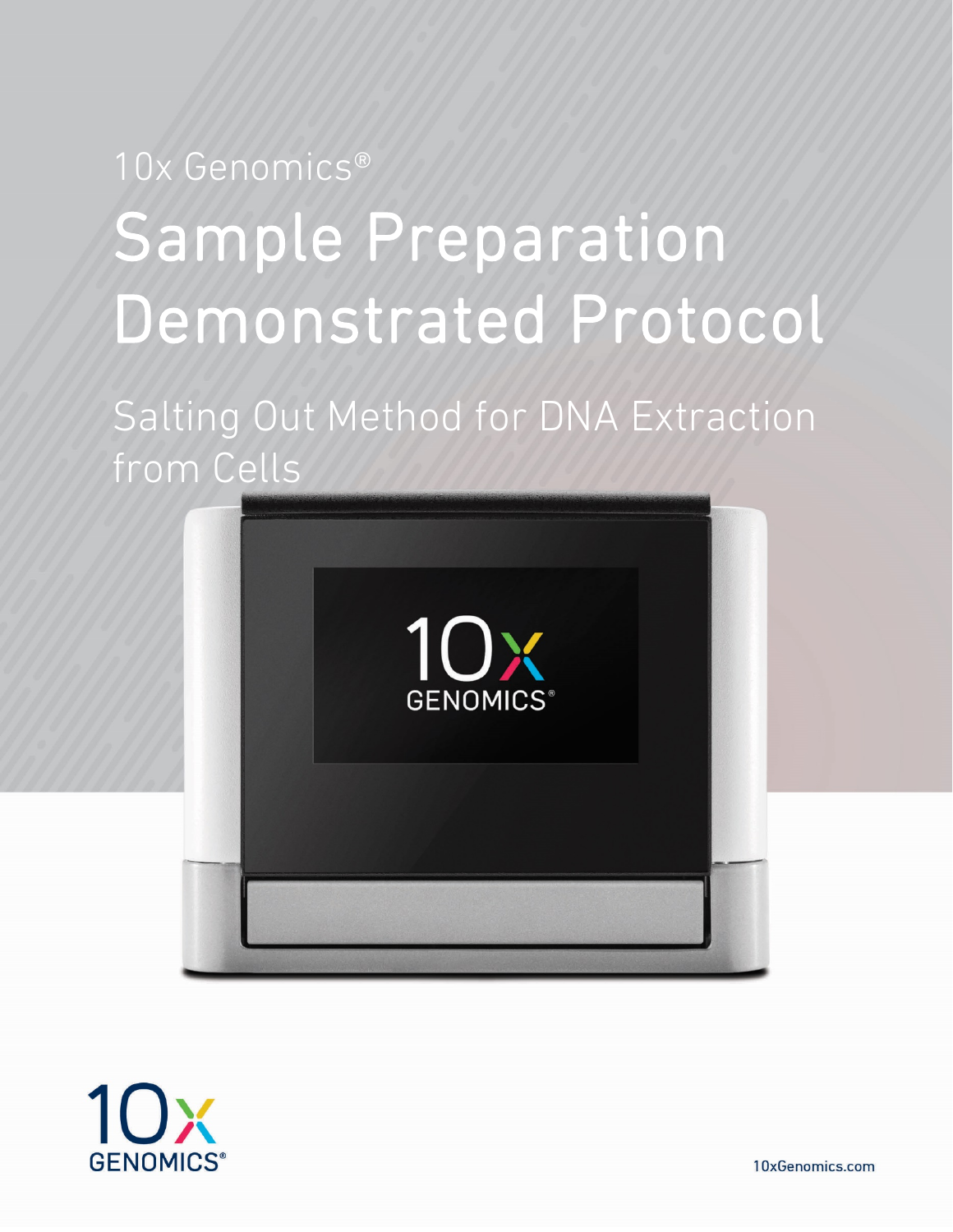## **Notices**

#### **Manual Part Number**

CG000116 Rev A

#### **Legal Notices**

© 2017 10x Genomics, Inc. All rights reserved. Duplication and/or reproduction of all or any portion of this document without the express written consent of 10x Genomics, Inc., is strictly forbidden. Nothing contained herein shall constitute any warranty, express or implied, as to the performance of any products described herein. Any and all warranties applicable to any products are set forth in the applicable terms and conditions of sale accompanying the purchase of such product. 10x Genomics provides no warranty and hereby disclaims any and all warranties as to the use of any third party products or protocols described herein. The use of products described herein is subject to certain restrictions as set forth in the applicable terms and conditions of sale accompanying the purchase of such product. "10x", "10x Genomics", "Changing the Definition of Sequencing", "Chromium", "GemCode", "Loupe", "Long Ranger", "Cell Ranger" and "Supernova" are trademarks of 10x Genomics, Inc. All other trademarks are the property of their respective owners. All products and services described herein are intended FOR RESEARCH USE ONLY and NOT FOR USE IN DIAGNOSTIC PROCEDURES.

The use of 10x Product(s) in practicing the methods set forth herein has not been validated by 10x, and such non-validated use is NOT COVERED BY 10X STANDARD WARRANTY, AND 10X HEREBY DISCLAIMS ANY AND ALL WARRANTIES FOR SUCH USE.

Nothing in this document should be construed as altering, waiving or amending in any manner 10x Genomics, Inc., terms and conditions of sale for the Chromium™ Controller or the Chromium Single Cell Controller, consumables or software, including without limitation such terms and conditions relating to certain use restrictions, limited license, warranty and limitation of liability, and nothing in this document shall be deemed to be Documentation, as that term is set forth in such terms and conditions of sale. Nothing in this document shall be construed as any representation by 10x Genomics, Inc that it currently or will at any time in the future offer or in any way support any application set forth herein.

#### **Customer Information and Feedback**

For technical information or advice, please contact our Customer Technical Support Division online at any time.

\_\_\_\_\_\_\_\_\_\_\_\_\_\_\_\_\_\_\_\_\_\_\_\_\_\_\_\_\_\_\_\_\_\_\_\_\_\_\_\_\_\_\_\_\_\_\_\_\_\_\_\_\_\_\_\_\_\_\_\_\_\_\_\_\_\_\_\_\_\_\_\_\_\_\_\_\_\_\_\_\_\_\_\_\_\_\_\_\_\_\_\_\_\_\_\_\_\_

Email: [support@10xgenomics.com](mailto:support@10xgenomics.com) 10x Genomics 7068 Koll Center Parkway Suite 401 Pleasanton, CA 94566 USA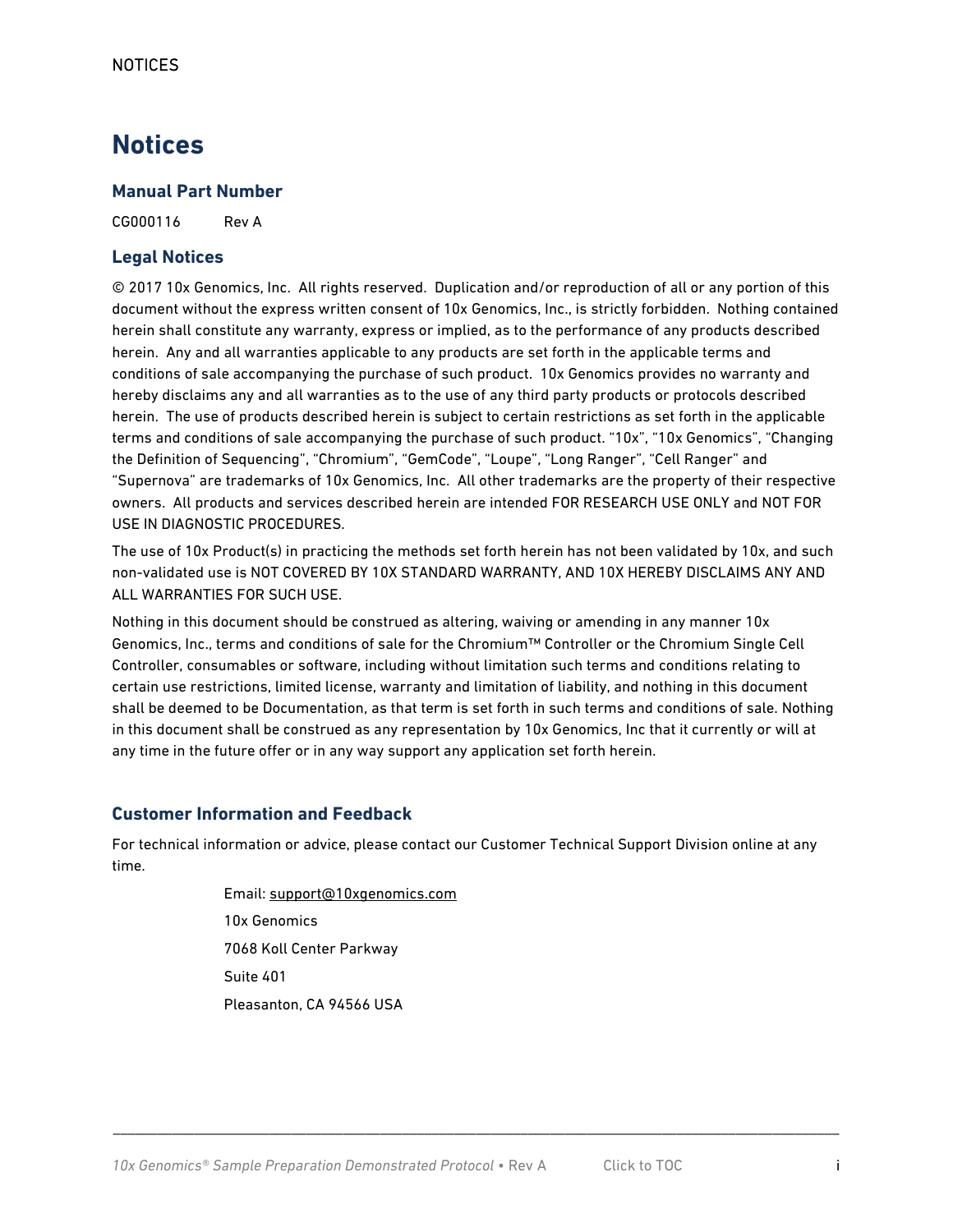## <span id="page-2-0"></span>**Table of Contents**

#### **[Demonstrated Protocol](#page-3-0) 1**

| 1.   | Overview                     | $\overline{2}$ |
|------|------------------------------|----------------|
| 2.   | <b>Getting Started</b>       | $\overline{2}$ |
| 2.1. | Tips & Safety                | $\overline{2}$ |
| 2.1. | Literature                   | 3              |
| 2.2. | <b>General Materials</b>     | 3              |
| 2.3. | <b>Preparation - Buffers</b> | 3              |
| 3.   | <b>Overnight Cell Lysis</b>  | 4              |
| 4.   | <b>DNA Purification</b>      | 4              |
| 5.   | Results                      | 5              |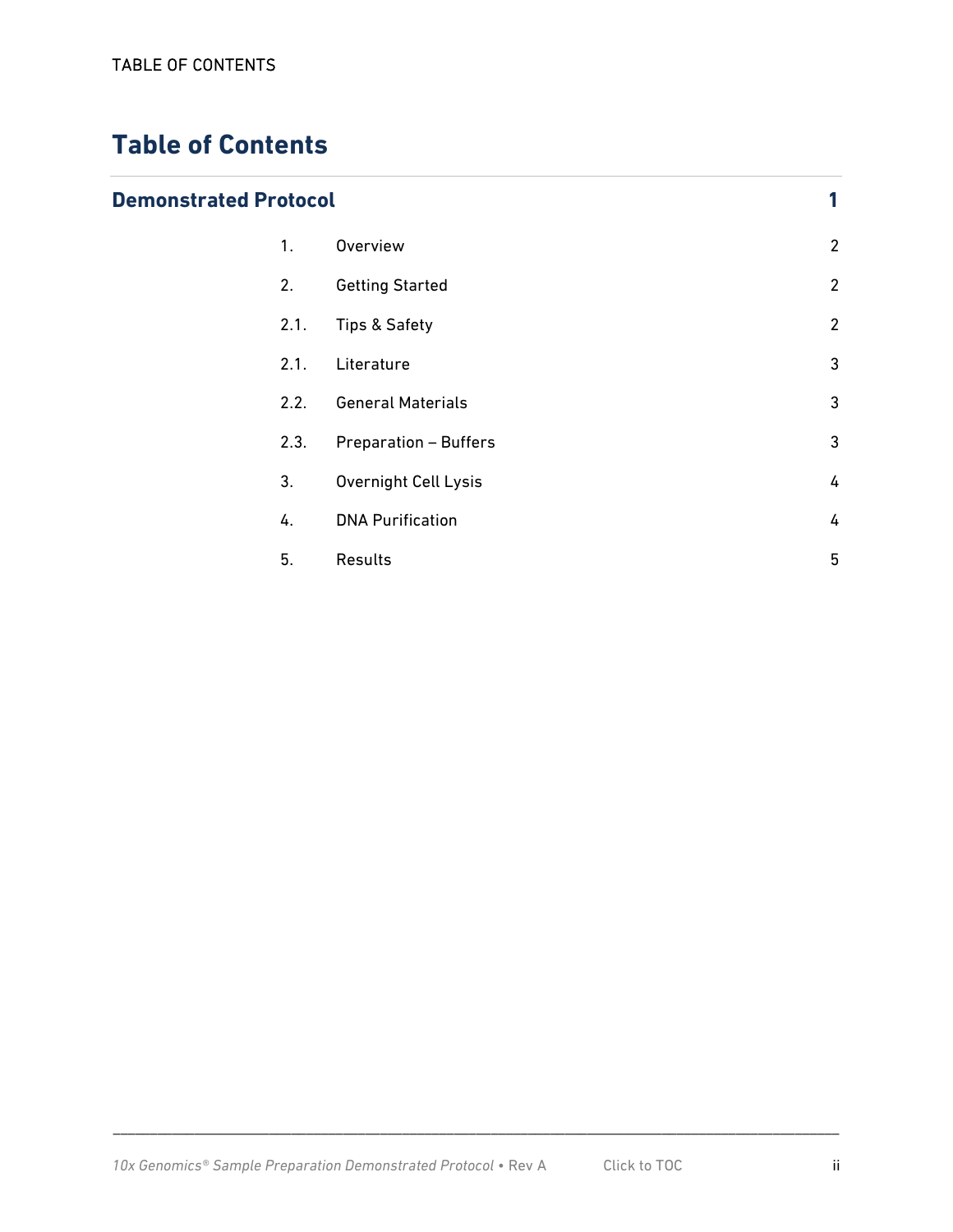## <span id="page-3-0"></span>Demonstrated Protocol

## Salting Out Method for DNA Extraction from Cells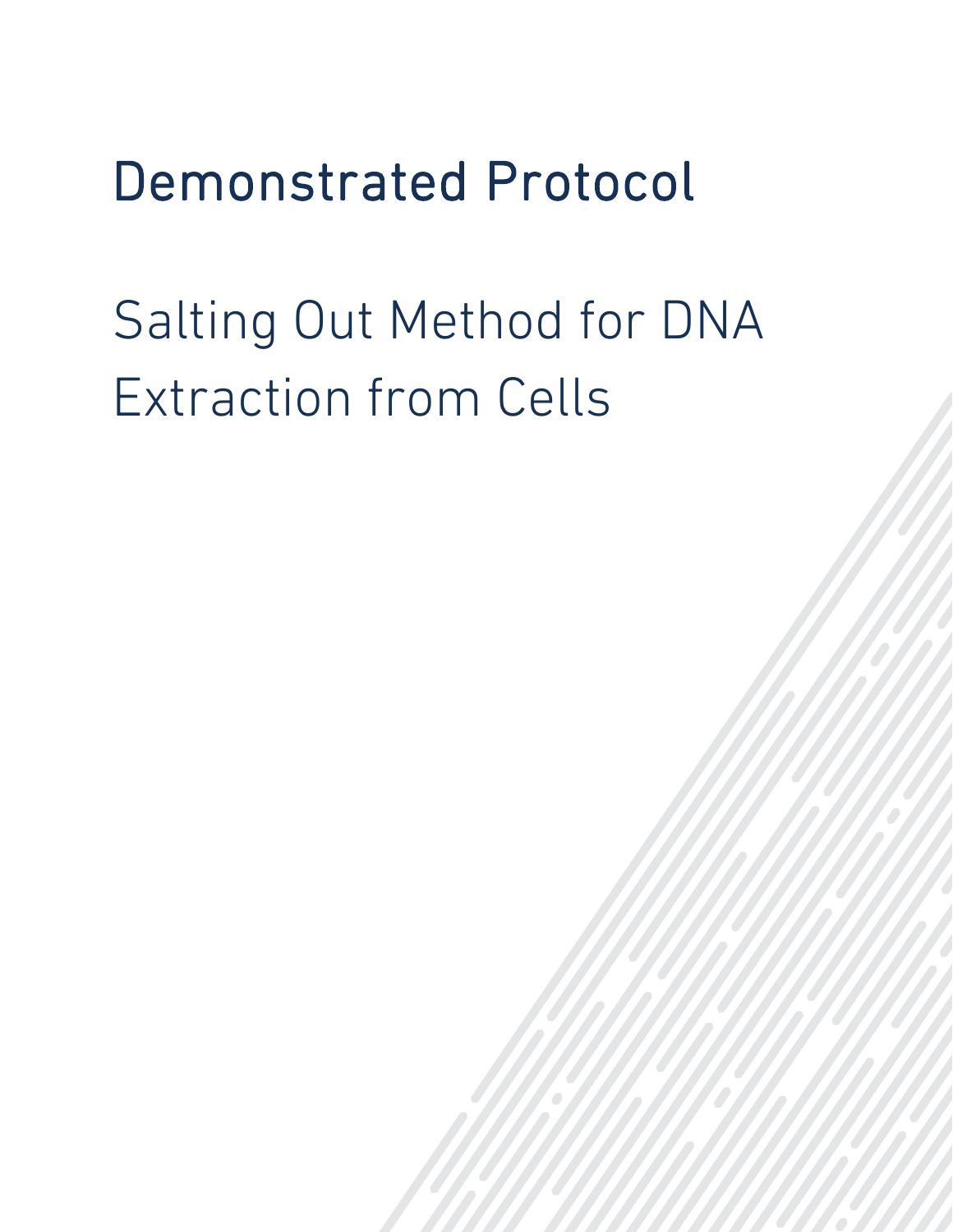## <span id="page-4-0"></span>**1. Overview**

The Chromium™ Genome Protocols generate long-range information across the length of individual DNA molecules. Starting the process with High Molecular Weight (HMW) genomic DNA (gDNA) will typically result in better application performance, such as increased haplotype phase block length and ability to call structural variants. Optimal performance has been characterized on input gDNA with a mean length >50 kb.

This Demonstrated Protocol outlines a method for gDNA extraction from suspension cells. This Protocol can produce gDNA with an average size of >200 kb when analyzed on a pulsed-field gel, and typically >80 kb after the Chromium Genome Protocols. There are many variables that will affect gDNA quality in sample types, including sample age, transportation methods, type of sample, additives, freezing method, etc.

This Protocol outlines gDNA extraction from suspension cells and although not demonstrated here, results are expected to be similar with adherent cells.

## <span id="page-4-1"></span>**2. Getting Started**

#### <span id="page-4-2"></span>**2.1. Tips & Safety**

Best practices for handling any cell line includes using sterile techniques, nucleasefree reagents and consumables, minimizing pipetting steps, and using wide-bore pipette tips, when possible, to minimize cell damage prior to lysis.

Best practices for handling HMW gDNA include:

- Never vortex tubes containing HMW gDNA.
- Use wide-bore pipette tips for mixing HMW gDNA.
- Pipette slowly at all times to avoid shearing (3 sec down stroke, 3 sec up stroke for wide-bore pipette tips). If using narrow-bore pipette tips, increase the time for each stroke to 5 sec.
- For mixing, slowly draw >80% of the solution into the pipette tip then gently discharge at the solution surface 10 times.
- Use narrow-bore pipette tips when transferring HMW gDNA for accuracy.

#### *CRITICAL!*

*Follow material supplier recommendations and local laboratory procedures and regulations for the safe handling, storage and disposal of biological materials.*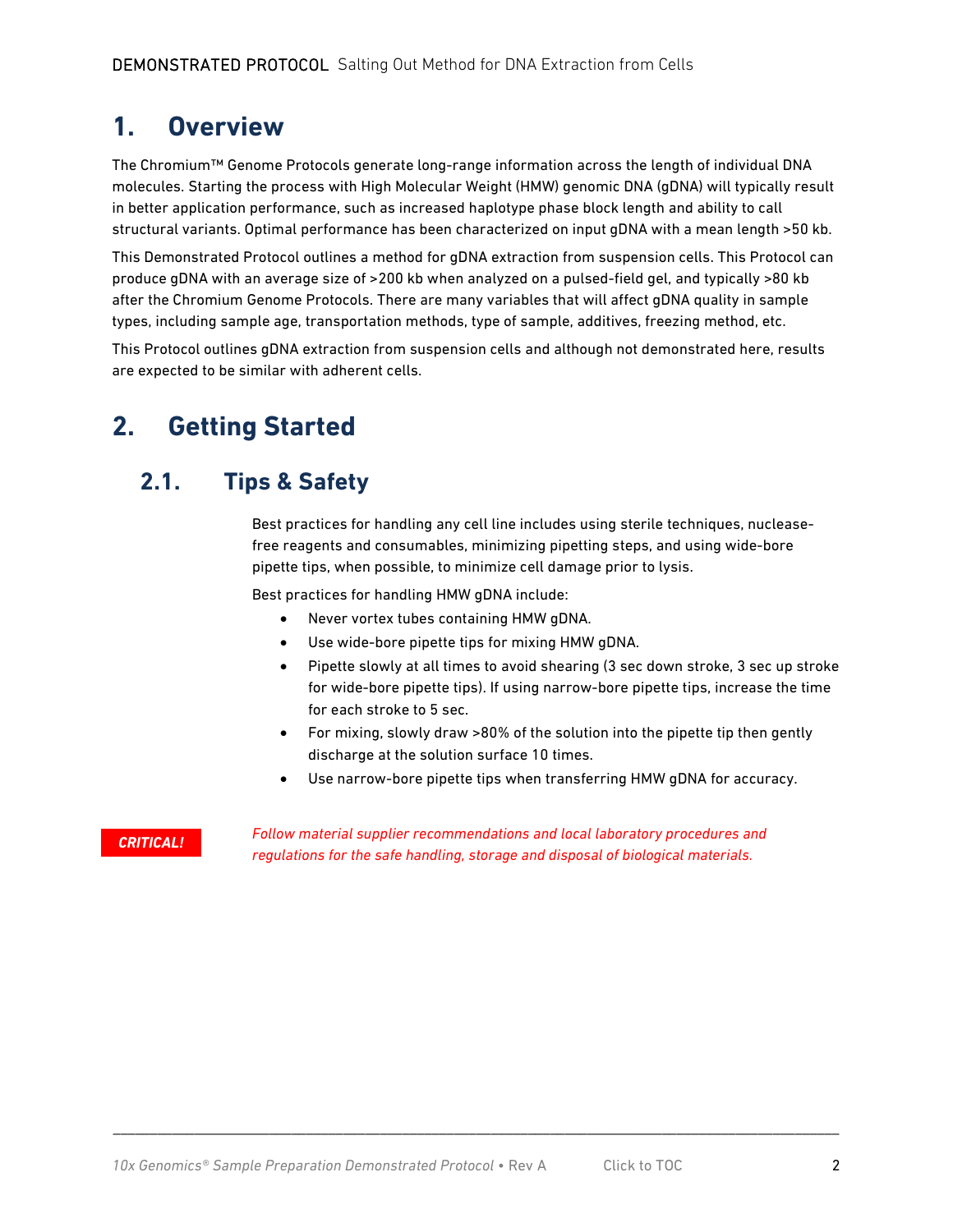#### <span id="page-5-0"></span>**2.1. Literature**

a) This Protocol is an adaptation of Miller, S.A., Dykes, D.D., Polesky, H.F. "A Simple Salting Out Procedure for Extracting DNA from Human Nucleated Cells" *Nucleic Acids Research* **1988**, *16*, 1215.

#### <span id="page-5-1"></span>**2.2. General Materials**

| <b>Supplier</b> | <b>Description</b>                              | <b>Part Number</b><br>(US) |
|-----------------|-------------------------------------------------|----------------------------|
| Teknova         | 1M Tris-HCl, pH 8.0                             | T5088                      |
| Qiagen          | Proteinase K, 20 mg/ml                          | 19133                      |
| Sigma-          | Sodium Chloride Solution, 5M                    | S6546                      |
| Aldrich         | Ethanol, Pure                                   | 459836                     |
| Thermo          | $0.5M$ EDTA pH $8.0$                            | AM9260G                    |
| Fisher Sci      | 10% SDS                                         | 15553-027                  |
|                 | <b>TE Buffer</b>                                | 12090-015                  |
|                 | Polypropylene centrifuge tubes, 15 ml           | 05-539-12                  |
| Eppendorf       | DNA LoBind Tubes, 2.0 ml*                       | 022431048                  |
|                 | ThermoMixer® C                                  | 5382000015                 |
|                 | SmartBlock <sup>™</sup> 15 ml x 8 conical tubes | 5366000021                 |

\*No substitutions are allowed. Items have been validated by 10x Genomics® and are required for Chromium™ Genome workflow, training and system operations.

#### <span id="page-5-2"></span>**2.3. Preparation – Buffers**

- b) Prepare Lysis Buffer containing 10 mM Tris-HCl, 400 mM NaCl, and 2 mM EDTA, pH 8.0. 3 ml Lysis Buffer is needed for each sample extraction.
- c) Prepare Proteinase K Solution containing 1 mg/ml Proteinase K, 1% SDS, and 2 mM EDTA, pH 8.0. 0.5 ml Proteinase K Solution is needed for each sample extraction.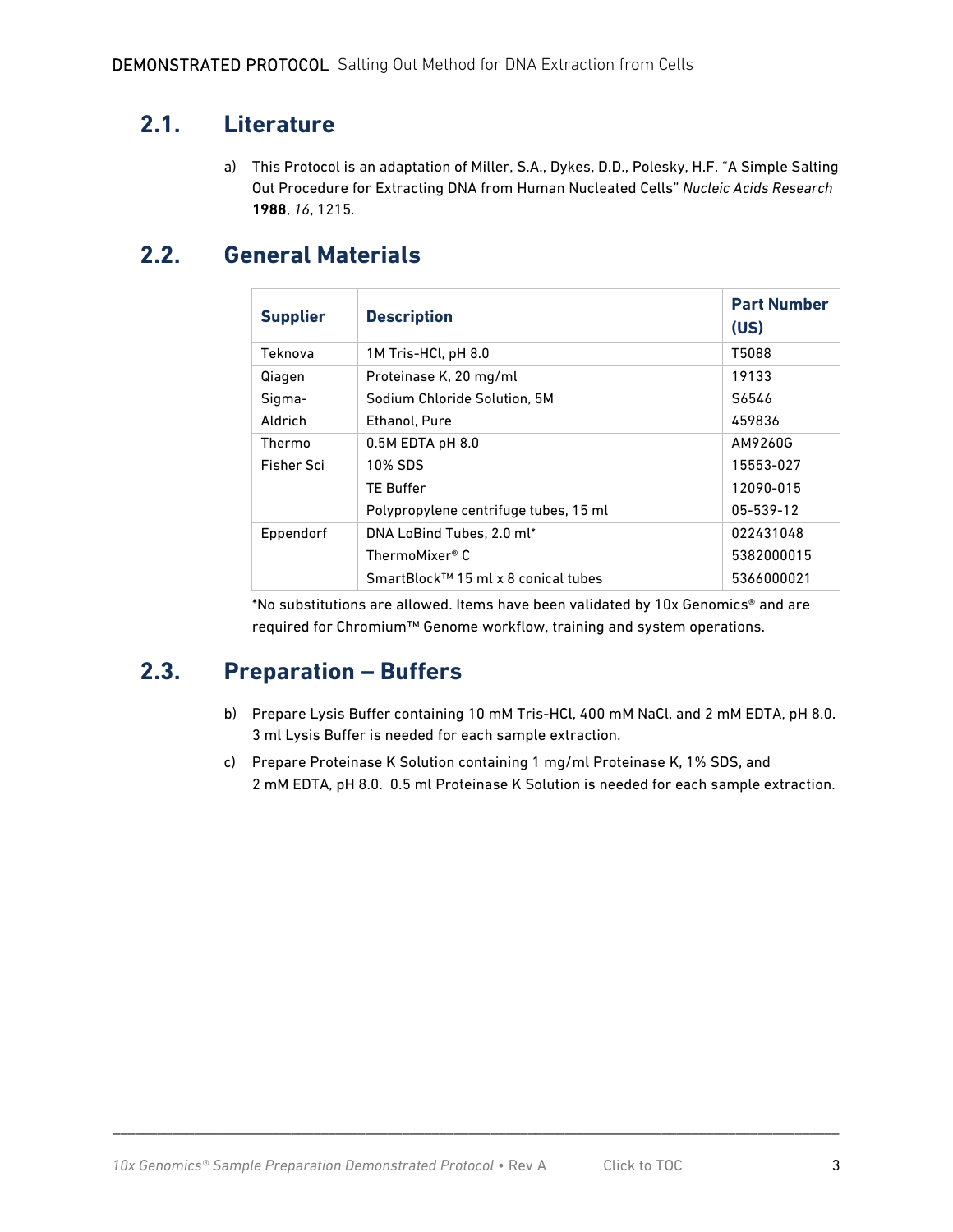## <span id="page-6-0"></span>**3. Overnight Cell Lysis**

#### *NOTE*

*This Protocol was demonstrated using GM12878 suspension culture. The Protocol may be carried out using samples thawed after frozen storage. A Beckman Coulter Allegra® X-14R Centrifuge was used for step a.*

- a) Dispense 1.5 x 10 $6$  live cells per extraction into a 15 ml centrifuge tube. Centrifuge at **313 x g** for **7 min**.
- b) Carefully remove the media, leaving only the cell pellet behind.
- c) Add **3 ml** Lysis Buffer. Resuspend cell pellet by inverting 20 times.
- d) Add **0.2 ml** 10% SDS.
- e) Add **0.5 ml** Proteinase K Solution. Mix by inverting the tube 5 times.
- f) Digest the cell lysate **overnight** (12 18 h) at **37°C** in a ThermoMixer® C.

#### <span id="page-6-1"></span>**4. DNA Purification**

*A Beckman Coulter Allegra X-14R Centrifuge and a Eppendorf Centrifuge 5425R were used for steps b and f respectively.*

- a) Add **1.2 ml** 5M NaCl. Mix by inverting the tube 5 times.
- b) Centrifuge at **4°C** and **1011 x g** for **15 min**.
- c) Using a **wide-bore** pipette tip or a serological pipette, slowly transfer the supernatant containing the DNA to a new 15 ml tube and add **8 ml** absolute ethanol.
- d) Gently rock the tube and look for presence of DNA strands.
- e) Divide the DNA solution equally into six 2 ml Eppendorf DNA LoBind tubes.

*There is lower risk of losing the entire sample if the sample is divided during the following pelleting and resuspension steps.*

- f) Centrifuge at **4°C** and **6250 x g** for **5 min**.
- g) Carefully remove the supernatant, leaving only the DNA pellet behind.

*Know the expected position of the pellet, as it can be difficult to see.*

- h) Allow the pellets to air dry for **5 min**.
- i) Using a **wide-bore** pipette tip, add **150 µl** TE Buffer to one tube and resuspend the DNA pellet with gentle pipette mixing, if necessary. Sequentially transfer the solution each to the remaining tubes to recombine all the DNA pellets into a single solution.
- j) Allow the combined solution to homogenize at **room temperature** for **1 h**. Then store at **4°C** or proceed with the Chromium™ Genome Protocol.
- k) Store the extracted gDNA sample at **4°C** for up to **2 weeks** or at **−20°C** for up to **6 months**.

\_\_\_\_\_\_\_\_\_\_\_\_\_\_\_\_\_\_\_\_\_\_\_\_\_\_\_\_\_\_\_\_\_\_\_\_\_\_\_\_\_\_\_\_\_\_\_\_\_\_\_\_\_\_\_\_\_\_\_\_\_\_\_\_\_\_\_\_\_\_\_\_\_\_\_\_\_\_\_\_\_\_\_\_\_\_\_\_\_\_\_\_\_\_\_\_\_\_

*NOTE*

#### *CRITICAL!*